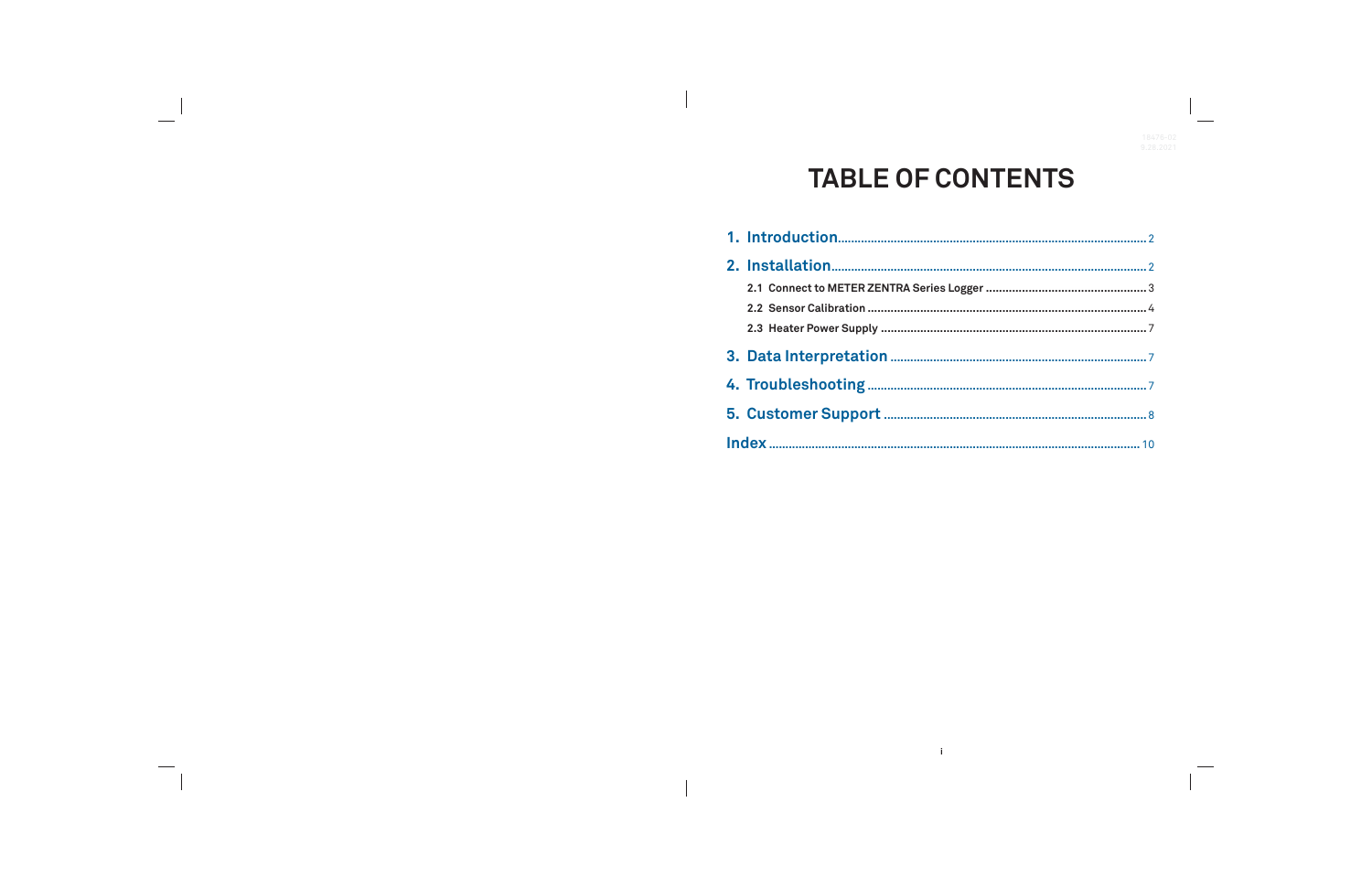

 $\overline{\phantom{a}}$ 

## **INDEX**

### **C**

cables **3** calibration **2**, **4–6**, **8** connecting **3–4** customer support **8–9**

### **D**

data **7** data logger. See ZENTRA series data loggers

### $\mathbf{I}$

installation **2–3** above-ground **3** buried **3** preparation **2** tools needed **2** internal heater **2**, **3**, **7**

### **O**

oxygen concentration **2**, **4** oxygen sensor **2**

### **S**

stereo plug connector **3**

### **T**

troubleshooting **7**

**U**

user manual **2**, **4**

### **Z**

ZENTRA series data loggers **2**, **4**, **7** ZENTRA software Cloud **4** Utility **4**, **5–6** Utility Mobile **5**, **6** ZSC **2**, **5**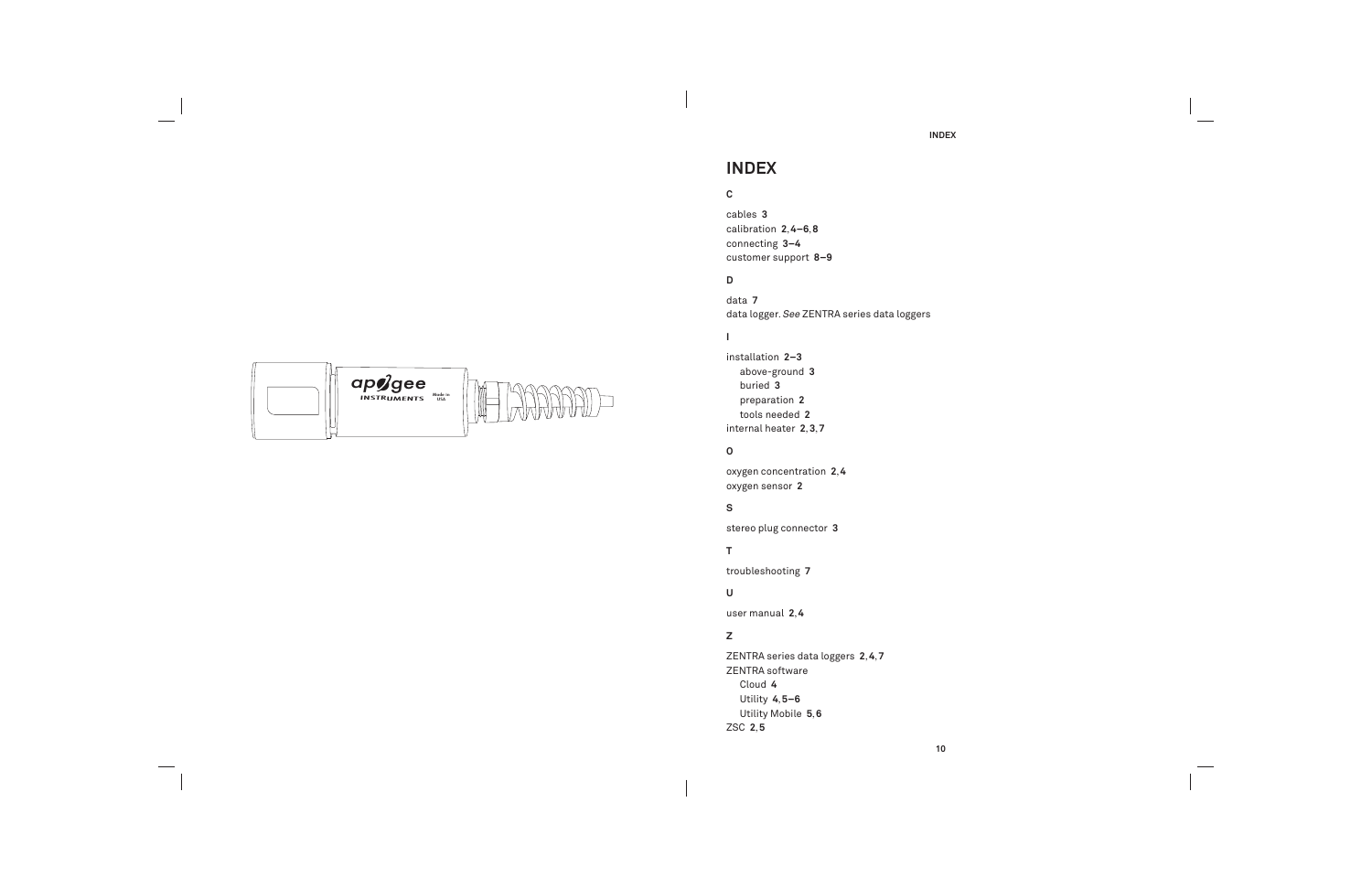#### **CUSTOMER SUPPORT**

If contacting METER by email, please include the following information:

| Name    | Email address              |
|---------|----------------------------|
| Address | Instrument serial number   |
| Phone   | Description of the problem |

**NOTE: For products purchased through a distributor, please contact the distributor directly for assistance.**

**9**

**USING APOGEE OXYGEN SENSORS WITH ZENTRA SYSTEM**

## **1. INTRODUCTION**

Apogee Instruments SO-411 Soil Response Thermistor Reference Oxygen Sensor is a gaseous oxygen sensor designed primarily for use in soil applications.

> **Apogee SO-411 Oxygen Sensor** (preconfi gured by METER, included in order) brder) **Sor burial**) tional)

**ENTRA Utility Mobile, or** 

I testing the system (sensors and

t up-to-date software and firmware.

thin expected ranges.

ads of the SO-411 sensor.

**Note is simple in the Tefan** 

n in relative units (%), Apogee nt air at the elevation that they will

Apogee SO-411 sensors purchased from METER come preconfigured by METER to work seamlessly with METER ZENTRA series data loggers. The information in this document explains how to integrate Apogee SO-411 sensors into the ZENTRA system and attach an auxiliary power supply for the internal heaters. Details of how the ZENTRA system handles the data are also included. Please read this document carefully in its entirety before going out to the field. For more information on Apogee oxygen sensors, please review the SO-411 User Manual on the Apogee poduct page (apogeeinstruments.com/ so-411-sdi-12-soil-response-thermistor-reference-oxygen-sensor).

## **2. INSTALLATION**

**Tools** 

**Prepar** 

Follow the steps listed in Table 1 to install Apogee oxygen sensors in the field.

|        | Table 1 Installation                                                                                                                                                                                                |
|--------|---------------------------------------------------------------------------------------------------------------------------------------------------------------------------------------------------------------------|
|        | Apogee SO-411 Oxygen Sensor (preconfigured by METER,                                                                                                                                                                |
|        | Apogee AO-001 Diffusion Head (included in order)                                                                                                                                                                    |
|        | <b>Shovel or Auger</b> (if application requires sensor burial)                                                                                                                                                      |
| leeded | METER ZENTRA series data logger ZL6 or EM60                                                                                                                                                                         |
|        | METER ZSC Bluetooth <sup>®</sup> Sensor Interface (optional)                                                                                                                                                        |
|        | METER ZENTRA software ZENTRA Utility, ZENTRA Utility<br><b>ZENTRA Cloud</b>                                                                                                                                         |
|        | <b>Conduct System Check</b><br>METER strongly recommends setting up and testing the s<br>data loggers) in the lab or office.                                                                                        |
|        | Inspect and verify all components are intact.                                                                                                                                                                       |
|        | Visit the data logger product page for the most up-to-date s                                                                                                                                                        |
|        | Verify all sensors are functional and read within expected                                                                                                                                                          |
| ation  | Install AO-001 Diffusion Head<br>Slide the included o-ring onto the male threads of the SO                                                                                                                          |
|        | Screw the AO-001 diffusion head onto the SO-411 sensor.                                                                                                                                                             |
|        | NOTE: This is important to keep the Teflon® filter from becoming<br>reducing oxygen diffusion to the sensing mechanism.                                                                                             |
|        | <b>Calibrate Sensor for Atmospheric Pressure Dependence</b><br>To accurately measure oxygen concentration in relative ur<br>oxygen sensors must be calibrated in ambient air at the e<br>be deployed (Section 2.2). |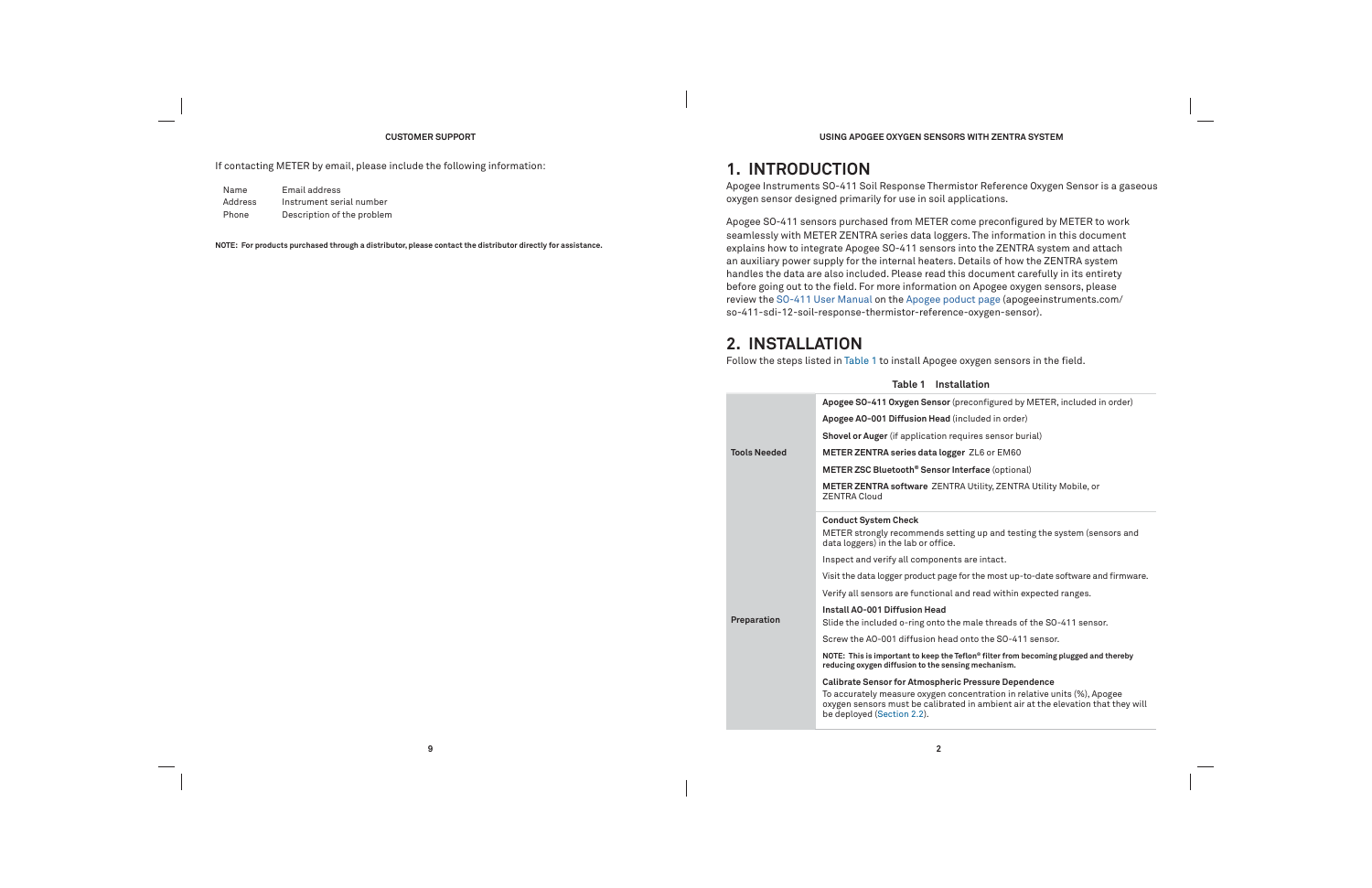#### **INSTALLATION**

|              | Table 1 Installation (continued)                                                                                                                                                                                                                                                                            |
|--------------|-------------------------------------------------------------------------------------------------------------------------------------------------------------------------------------------------------------------------------------------------------------------------------------------------------------|
|              | <b>Install in Chosen Measurement Environment</b><br>For the most stable readings, sensors should be mounted vertically with the<br>opening pointed down and the cable pointed up.                                                                                                                           |
|              | For above-ground or enclosure installations, simply place the sensor in the<br>chosen measurement environment and secure as needed.                                                                                                                                                                         |
|              | For buried installation, dig or auger a hole to desired depth and install the<br>oxygen sensor. Carefully backfill the hole.                                                                                                                                                                                |
|              | <b>Secure and Protect Cables</b>                                                                                                                                                                                                                                                                            |
|              | NOTE: Improperly protected cables can lead to severed cables or disconnected sensors.<br>Cabling issues can be caused by many factors such as rodent damage, driving over sensor<br>cables, tripping over cables, not leaving enough cable slack during installation, or poor<br>sensor wiring connections. |
| Installation | Install cables in conduit or plastic cladding when near the ground to avoid<br>rodent damage.                                                                                                                                                                                                               |
|              | Gather and secure cables between the sensors and the data logger to the<br>mounting post in one or more places to ensure cable weight does not pull the<br>plug free from its port.                                                                                                                         |
|              | <b>Connect to Data Logger</b><br>Plug the sensor into a data logger.                                                                                                                                                                                                                                        |
|              | Use the data logger to make sure the sensor is reading properly.                                                                                                                                                                                                                                            |
|              | Verify these readings are within expected ranges.                                                                                                                                                                                                                                                           |
|              | For more instructions on connecting to data loggers, refer to Section 2.1.                                                                                                                                                                                                                                  |
|              | <b>Connect Heater Leads</b><br>Connect a continuous 12-VDC supply across the red (positive) and black<br>(negative) leads of the heater cable if the oxygen sensor is deployed in soil<br>(Section 2.3).                                                                                                    |

### **2.1 CONNECT TO METER ZENTRA SERIES LOGGER**

Apogee SO-411 sensors are preconfigured by METER and work seamlessly with METER ZENTRA series data loggers. The sensors come with a 3.5-mm stereo plug connector (Figure 1) to facilitate easy connection with the data loggers. Apogee sensors come standard with a 5-m cable that splits into separate leads for the data logger and the heater power supply.



**Figure 1 3.5-mm stereo plug connector wiring**

**8**

### **USING APOGEE OXYGEN SENSORS WITH ZENTRA SYSTEM**

### **Table 2 Troubleshooting (continued)**

| Problem                                   | <b>Possible Solution</b>                                                           |
|-------------------------------------------|------------------------------------------------------------------------------------|
| Sensor values are not reasonable          | Sensor has not been calibrated                                                     |
|                                           | Condensation on the filter mem<br>diffusion to the sensing elemer                  |
| Cable or stereo plug<br>connector failure | If the stereo plug connector is a<br>contact Customer Support for a<br>splice kit. |
|                                           | If a cable is damaged refer to th<br>cable repair.                                 |

It is recommended that Apogee oxygen sensors be recalibrated periodically to maintain best accuracy. See Section 2.2 for directions on calibrating the sensor. Refer to the SO-411 User Manual (apogeeinstruments.com/so-411-sdi-12-soil-response-thermistor-referenceoxygen-sensor)

## **5. CUSTOMER SUPPORT**

### **NORTH AMERICA**

Customer support representatives are available for questions, problems, or feedback Monday through Friday, 7:00 am to 5:00 pm Pacific time.

| Email: | support.environment@metergroup.com<br>sales.environment@metergroup.com |
|--------|------------------------------------------------------------------------|
| Phone: | +1.509.332.5600                                                        |
| Fax:   | +1.509.332.5158                                                        |
|        | Website: metergroup.com                                                |

#### **EUROPE**

Customer support representatives are available for questions, problems, or feedback Monday through Friday, 8:00 to 17:00 Central European time.

| Email:        | support.europe@metergroup.com<br>sales.europe@metergroup.com |
|---------------|--------------------------------------------------------------|
| <b>Phone:</b> | +49 89 12 66 52 0                                            |
| Fax:          | +49 89 12 66 52 20                                           |
|               | <b>Website:</b> metergroup.de                                |

d. See Section 2.2.

nbrane is preventing oxygen nt. See Section 2.3.

damaged or needs to be replaced, a replacement connector or

he METER wire-splicing guide for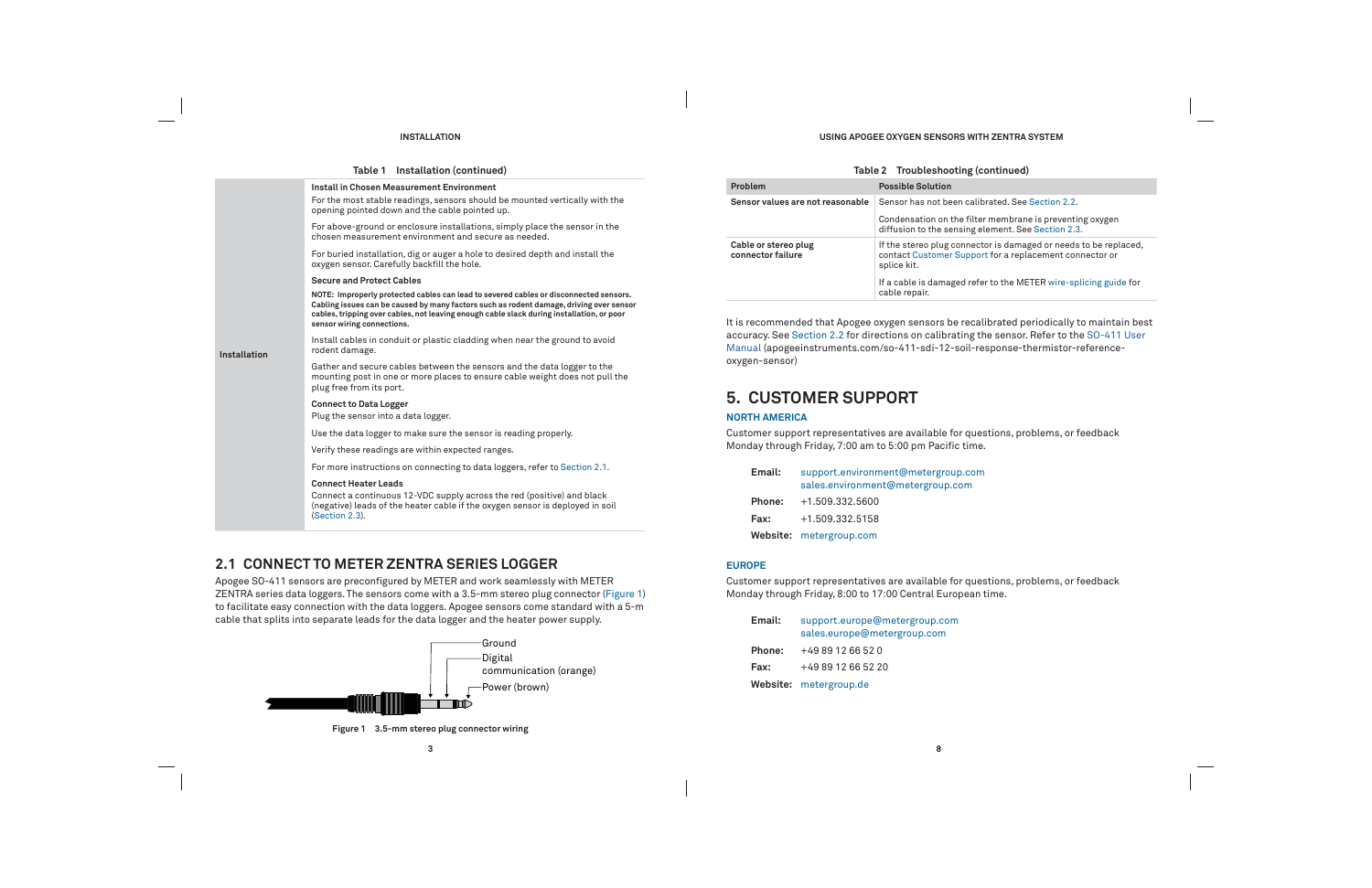### **DATA INTERPRETATION**

### **2.3 HEATER POWER SUPPLY**

Apogee oxygen sensors are equipped with an internal resistance heater. The heater is designed to maintain the temperature of the sensing element at approximately 2 °C above ambient temperature in condensing (100% relative humidity) environments (e.g., soil). Heating the sensing element keeps condensation from forming on the membrane, which would block the oxygen diffusion path and result in artificially low oxygen measurements for an extended period of time. To operate the heater, a continuous 12-VDC supply should be attached to the heater leads.

Apogee oxygen sensors purchased from METER for use with METER ZENTRA series data loggers come with a special cable addition that splits the sensor cable into a stereo connector that connects to the data logger and a separate heater cable. A continuous 12-VDC supply should be applied across the red (positive) and black (negative) leads of this heater cable.

If mains power is available, the 12-VDC supply can be a simple "wall wart". If mains power is unavailable, a 12-V battery is appropriate and a solar panel and charge controller can be used to maintain battery charge. Under most conditions, a small battery (7 A **·** h) with a 5-W solar panel is sufficient to heat multiple oxygen sensors. There are many battery, charge controller, and solar panel options available online and from local retailers.

### **3. DATA INTERPRETATION**

Apogee oxygen sensors used with the ZENTRA system report gaseous oxygen concentration in units of percent (%) and the internal sensor temperature in units that are configurable by the user.

- 4. Use ZENTRA Utility to set the measurement interval.
- 5. Use ZENTRA Utility to configure communication settings for data transfer to ZENTRA Cloud.

### **4. TROUBLESHOOTING**

This troubleshooting section details possible major problems and their solutions. If the problem is not listed or these solutions do not solve the issue, contact Customer Support.

|                       | Table 2 Troubleshooting                                                                                                                                                                                                                                            |
|-----------------------|--------------------------------------------------------------------------------------------------------------------------------------------------------------------------------------------------------------------------------------------------------------------|
| Problem               | <b>Possible Solution</b>                                                                                                                                                                                                                                           |
| Sensor not responding | Check power to the sensor and logger.                                                                                                                                                                                                                              |
|                       | Check sensor cable and stereo plug connector integrity.                                                                                                                                                                                                            |
|                       | Check that the SDI-12 address of the sensor is 0 (factory default).<br>Check this with ZENTRA Utility by going to Actions, select Digital<br>sensor terminal, choose the port that sensor is on, and send the<br>?I! command to the sensor from the dropdown menu. |

**4**

### **USING APOGEE OXYGEN SENSORS WITH ZENTRA SYSTEM**

Check the METER download webpage for the most recent data logger firmware. Logger configuration may be done using either ZENTRA Utility (desktop and mobile application) or ZENTRA Cloud (web-based application for cell-enabled ZENTRA data loggers).

1. Plug the stereo plug connector into one of the sensor ports on the logger (Figure 2).



**Figure 2 Logger connection**

- 2. Connect to the data logger via ZENTRA Utility with a laptop and USB cable or ZENTRA Utility Mobile app with a mobile device supporting Bluetooth communication.
- 3. Use ZENTRA Utility to scan the ports and make sure the sensors were properly identified by the logger and are reading properly.

METER data loggers should automatically recognize the Apogee sensor.

Sensor data can be downloaded from METER data loggers using either ZENTRA Utility or ZENTRA Cloud. Refer to the logger user manual for more information.

### **2.2 SENSOR CALIBRATION**

Before installing the oxygen sensor, it must be calibrated at ambient oxygen concentration (20.95%) at the elevation of the measurement site. Galvanic cell type oxygen sensors respond to the absolute oxygen concentration, which is dependent on absolute (barometric) pressure and temperature in addition to the oxygen concentration of air. Therefore, oxygen sensors are not calibrated at the factory and must be calibrated by the user before first use.

It is recommended that Apogee oxygen sensors be recalibrated periodically to maintain best accuracy. Refer to the SO-411 user manual for additional information (apogeeinstruments. com/so-411-sdi-12-soil-response-thermistor-reference-oxygen-sensor).

Apogee sensors can be calibrated with a METER ZSC Bluetooth device or ZL6 data logger.